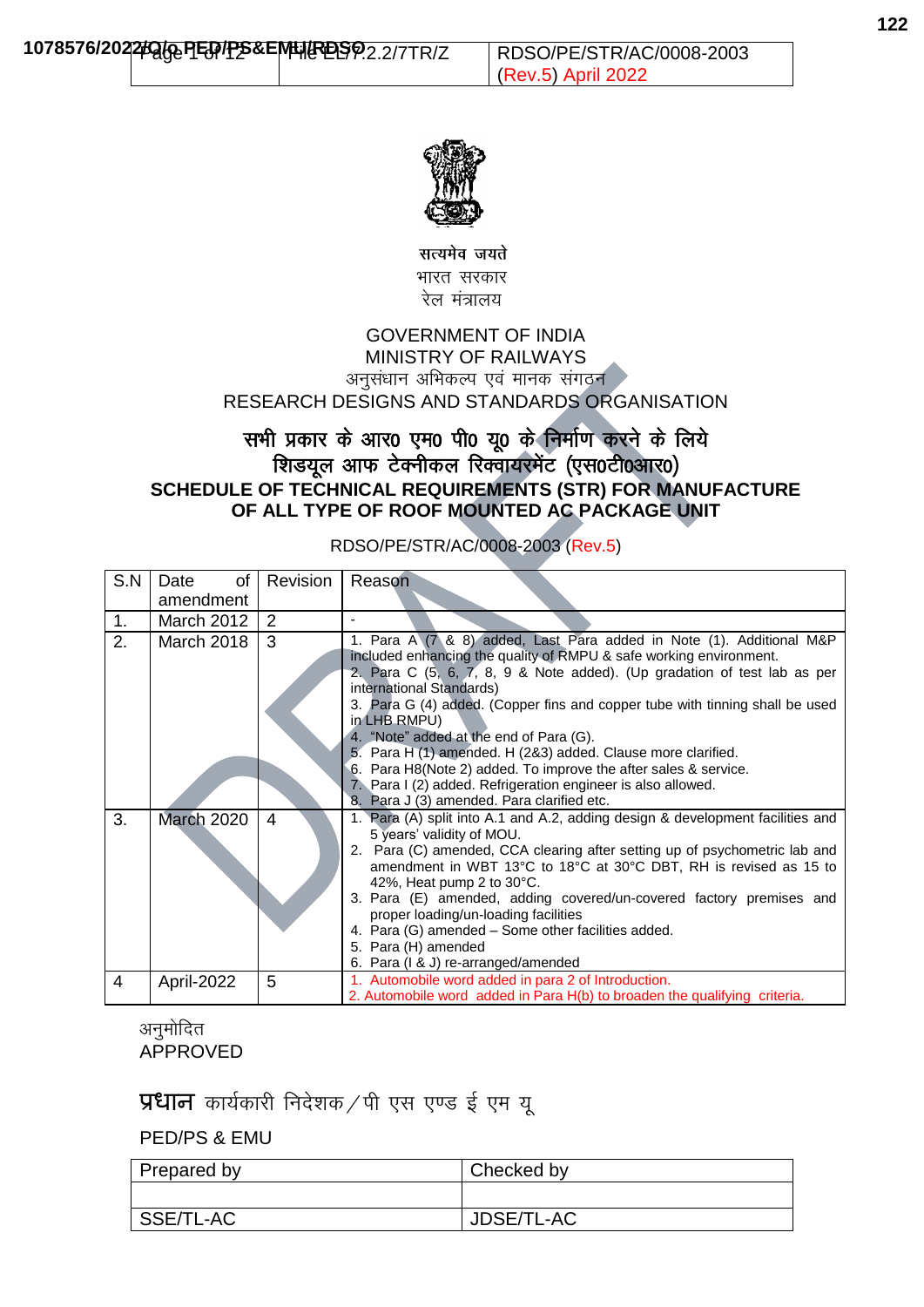### **SCHEDULE OF TECHNICAL REQUIREMENTS (STR) FOR MANUFACTURE OF ALL TYPE OF ROOF MOUNTED AC PACKAGE UNIT**

### **INTRODUCTION**

Roof Mounted AC package unit & control panel provided on passenger carrying rolling stock is a critical item, it is therefore necessary that the firms intended to manufacture & supply these items should have all the infrastructural & testing facilities necessary for their production & testing along with qualified personnel having sufficient experience in designing, manufacturing & testing in similar field. This STR is applicable for all types of RMPUs.Indigenous development of RMPU sources for rolling stock application shall be done as per this STR.

However, manufacturers complying to the following eligibility criteria shall also be considered:

"The manufacturers who have capability to design and manufacture RMPU of similar capacity for rolling stock application and already supplied at least 500 RMPU of similar or higher capacity to International Railways/Metro/Automobile system in India or abroad for Railway rolling stock/Automobile application, in any two of last five years and at least 30% of above quantity should be working satisfactory for one year, need not follow RDSO's STR stipulation of in-house manufacture of various sub components/assemblies required for RMPU manufacturing. However, such firm shall have requisite test facilities, service network and qualified personnel. Firm should submit the necessary infrastructure details and quality system procedure of sub vendors to whom these items are proposed to be out sourced. RDSO may audit such facilities".

The indigenous firms seeking registration/approval for manufacture and supply of Roof Mounted AC Package Unit as per RDSO specification should meet the technical requirements as under:

### **A.1 DESIGN & DEVELOPMENT FACILITIES**

Necessary software/calculation module for system design simulations required for designing/selection of various equipment for air-conditioning system such as heat load calculation, compressor, heat exchanger's selection and air requirement calculations etc. under varying operational conditions.

### **A.2 MACHINARIES & PLANTS APPROPRIATE FOR PROCESSING STAINLESS STEEL USED DURING MANUFACTURING**

- 1. CNC Shearing/cutting, bending & punching Machines etc.
- 2. Hydraulic/Pneumatic/Power press
- 3. Drill Machine
- 4. Grinding machine and portable grinder
- 5. Jigs & Fixture suitable for welding, leveling and mounting of RMPU.

| Prepared by | Checked by |
|-------------|------------|
|             |            |
| SSE/TL-AC   | JDSE/TL-AC |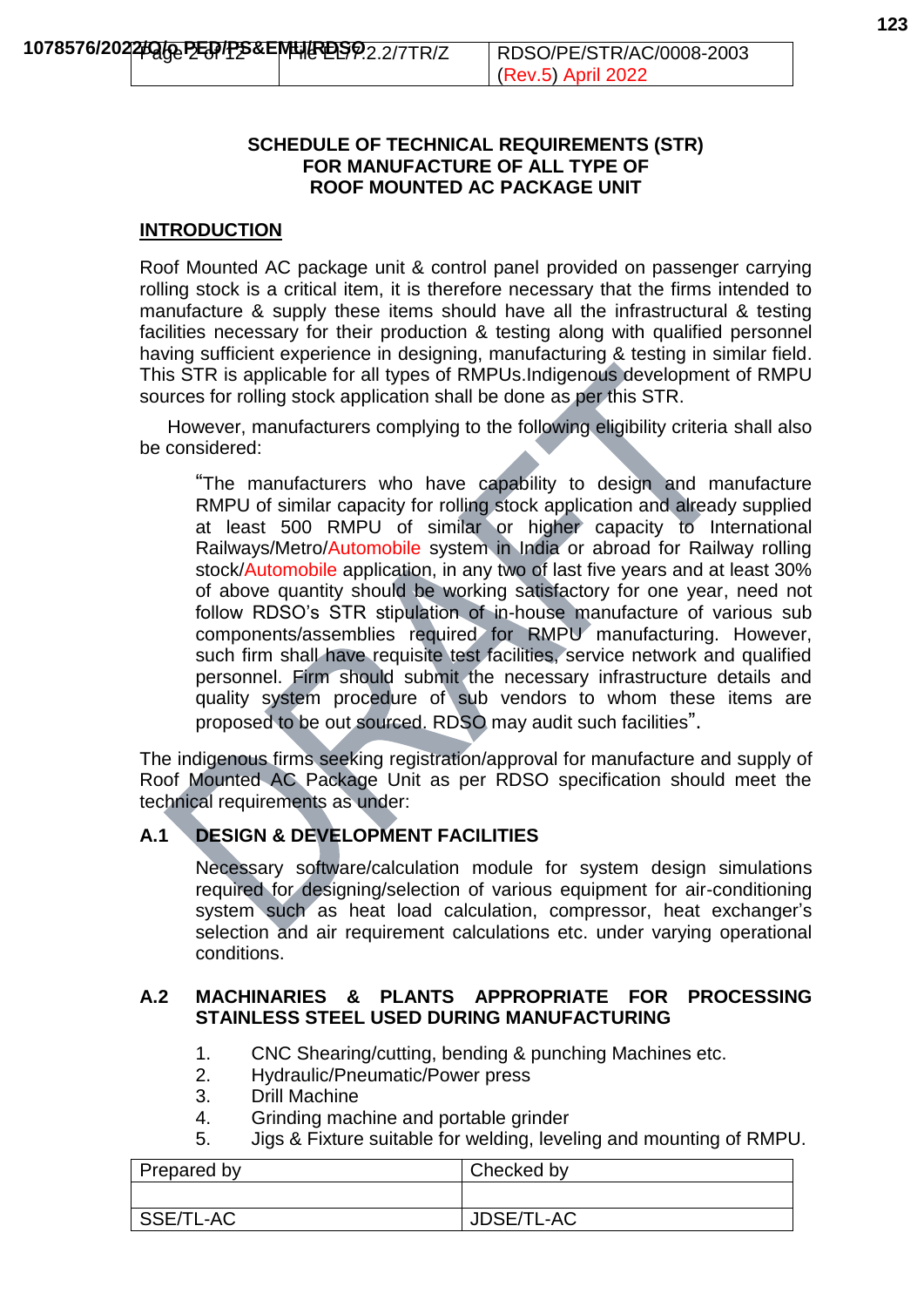- 7. Hydraulic/electric/pneumatic riveting gun
- 8. Safety equipment such as helmet, hand gloves & eye protection spectacles etc.

Note:

- 1) In case, the above facilities are utilized from their sister concern, the mutual agreement (MOU) on non-judicial stamped paper duly notarized and valid for 5 years shall be submitted to RDSO at the time of submission of application form for registration. The agreement shall include the details of their terms & conditions. It shall be the responsibility of the firm to renew the validity of MOU one month prior to expiry date and submit renewed MOU timely to RDSO.
- 2) Portable grinder, drill machine and spot welding machine should also be available with principle vendor for day to day work.

# **B. TOOL AND PLANTS**

- 1. Two stage vacuum pump >1000 lpm with self-vacuum level <50 microns with vacuum gauge.
- 2. Leak testing tank
- 3. Dynamic balancing machine < 2 gm.
- 4. Air compressor with reservoir
- 5. Refrigerant charging machine with accuracy of 0.5% of refrigerant charge.
- 6. Oxy-Acetylene or Oxy-LPG brazing setup with liquid flux.
- 7. Tools and dies suitable for stainless steel processing
- 8. Measuring tapes
- 9. Vernier caliper
- 10. Standard measuring gauges
- 11. Screw gauge
- 12. Hand lamp
- 13. Other hand tools like spanner, pipe bending machine etc.

# **C. TESTING FACILITIES**

- 1. Rain test arrangement as per RMPU's specification
- 2. DG set of adequate capacity as stand by power supply
- 3. Power supply arrangement/device for obtaining variable voltage  $(415 \pm 10\%)$  and variable frequency (50 Hz +/- 3%)
- 4. Three phase PWM supply (Minimum 15 kW).
- 5. Capacity test arrangement :

| Prepared by | Checked by |
|-------------|------------|
|             |            |
| SSE/TL-AC   | JDSE/TL-AC |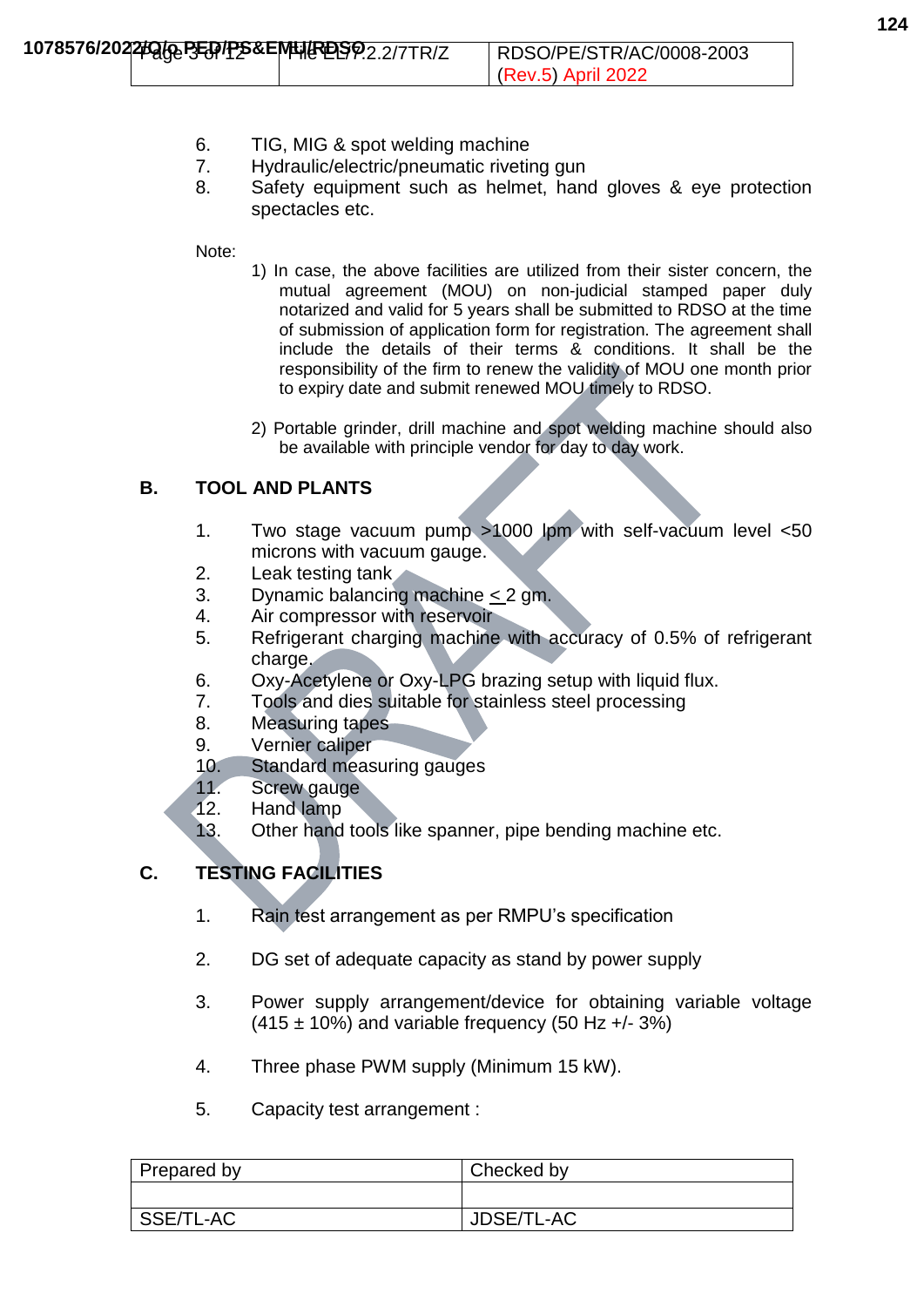Fully automatic psychometric laboratory as per ASHRAE/international standards capable of maintaining the cold room/hot room conditions as under:

 In cold room (For both Refrigerant pump and Heat Pump) : DBT: 15°C-30°C

WBT 10°C to 13°C at 15°C DBT

WBT **18**°C to 20°C at 30°C DBT

Hot room

(i) For normal cooling test & Heating test using Electric Heaters

DBT 30°C, WBT 17 to 21°C RH 25 to 45%

DBT 35°C, WBT 20 to 25°C RH 25 to 45%

DBT 40°C, WBT 20 to 28°C RH 15 to 42%

DBT 40°C to 60°C RH below 35%.

(ii) For Heat Pump

DBT 2 °C to 30 °C.

The arrangement shall be in such a way that the uniform temperature in both the rooms is maintained.

The test setup should have the integrated software based recording facilities for the following:

- i) Suction & discharge pressures i.e. LP & HP.
- ii) Dry bulb/wet bulb temperature at return, fresh air & supply air path in cold & condenser inlet/outlet in hot room.
- iii) Static head with the arrangement to vary & fix from 10 mm WG to 25 mm WG.
- iv) Voltage, current, power factor and power consumption of the RMPU.

| Prepared by | Checked by |
|-------------|------------|
|             |            |
| SSE/TL-AC   | JDSE/TL-AC |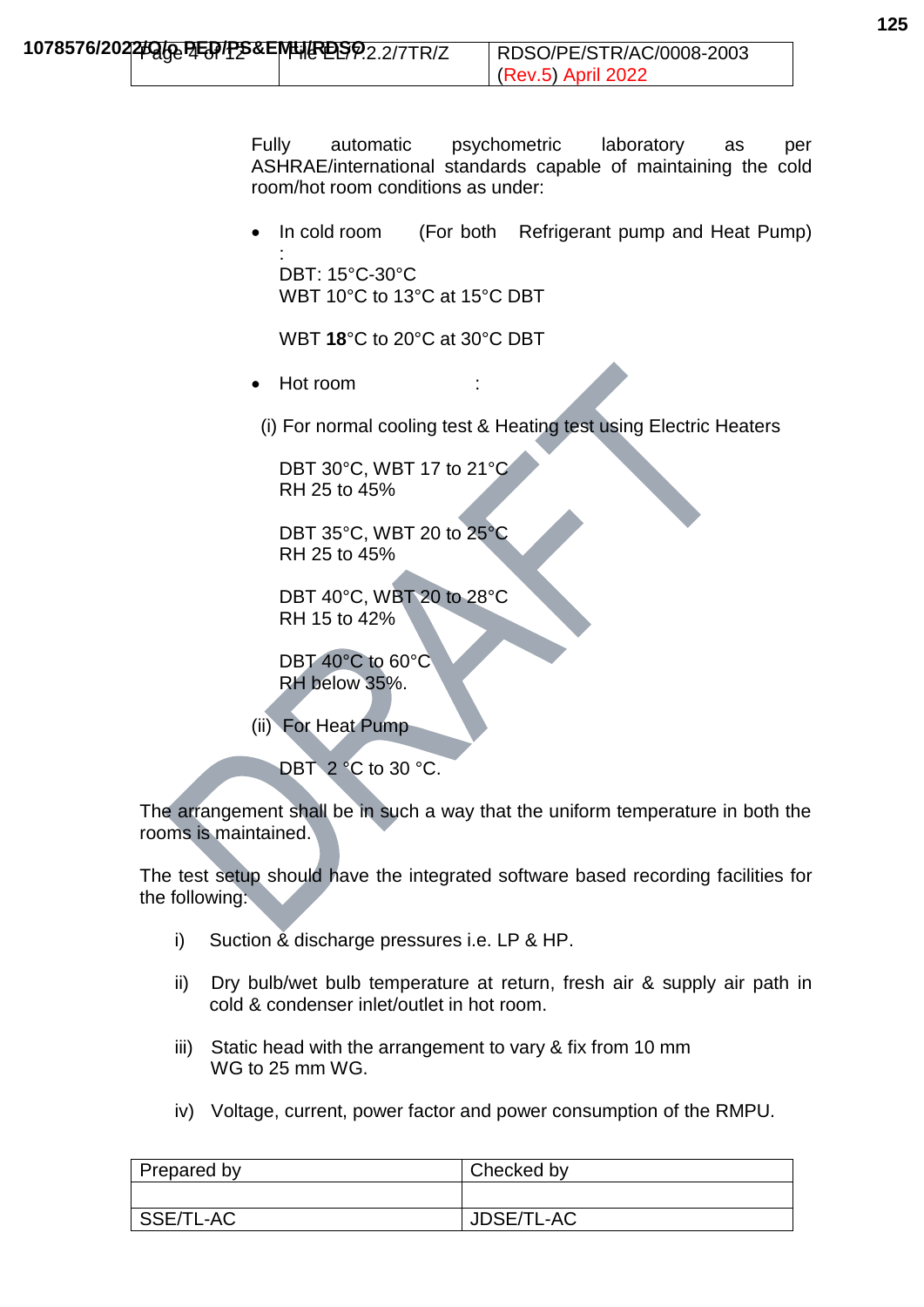- v) Manual measurement of air flow over condenser coil (inlet) in hot room by duly calibrated anemometer.
- vi) The temperature measurement (DB & WB) at the condenser outlet with the help of duly NABL accredited /Govt. recognized lab calibrated mercury thermometer is allowed and accepted.
	- 6. The test room must be equipped with electronic data logger with minimum
		- 30 channels and sensors for DB & WB measurement
		- $\geq$  8 channels and sensors/transducers for pressure measurement 0 to 40 bar @ 1% accuracy.
		- 8 voltage, current and PF channels along with associated CTs.
		- $\triangleright$  Digital energy recording system
		- $\triangleright$  Kilo-watts meter
	- 7. PC with psychometric calculations and report making software.
	- 8. One trained operator-engineer as an own employee.
	- 9. Raised platform for keeping RMPU for capacity test.

# **NOTE:**

- 1) There should be no need to provide additional heaters, humidifier/dehumidifier or other equipment/apparatus inside the test room.
- 2) The wall, roof & floor of the test room should be thermally insulated adequately.

# **D. MEASURING AND TESTING INSTRUMENTS**

- 1. Testing jig for checking proper functioning of RMPU in conjunction with microprocessor controller and verifying logics & activation of various safety cutouts.
- 2. Dry and wet bulb thermometer of suitable range 16 Nos.
- 3. Pressure gauges 5 nos.
- 4. Micrometer
- 5. Watt meter
- 6. Power factor meter
- 7. Volt meter
- 8. Amp. Meter
- 9. Tongue tester
- 10. Frequency meter
- 11 Mano-meter
- 12. Anemometer
- 13. 1000/500 V dc megger/Insulation tester

| <b>Prepared by</b> | Checked by |
|--------------------|------------|
|                    |            |
| SSE/TL-AC          | JDSE/TL-AC |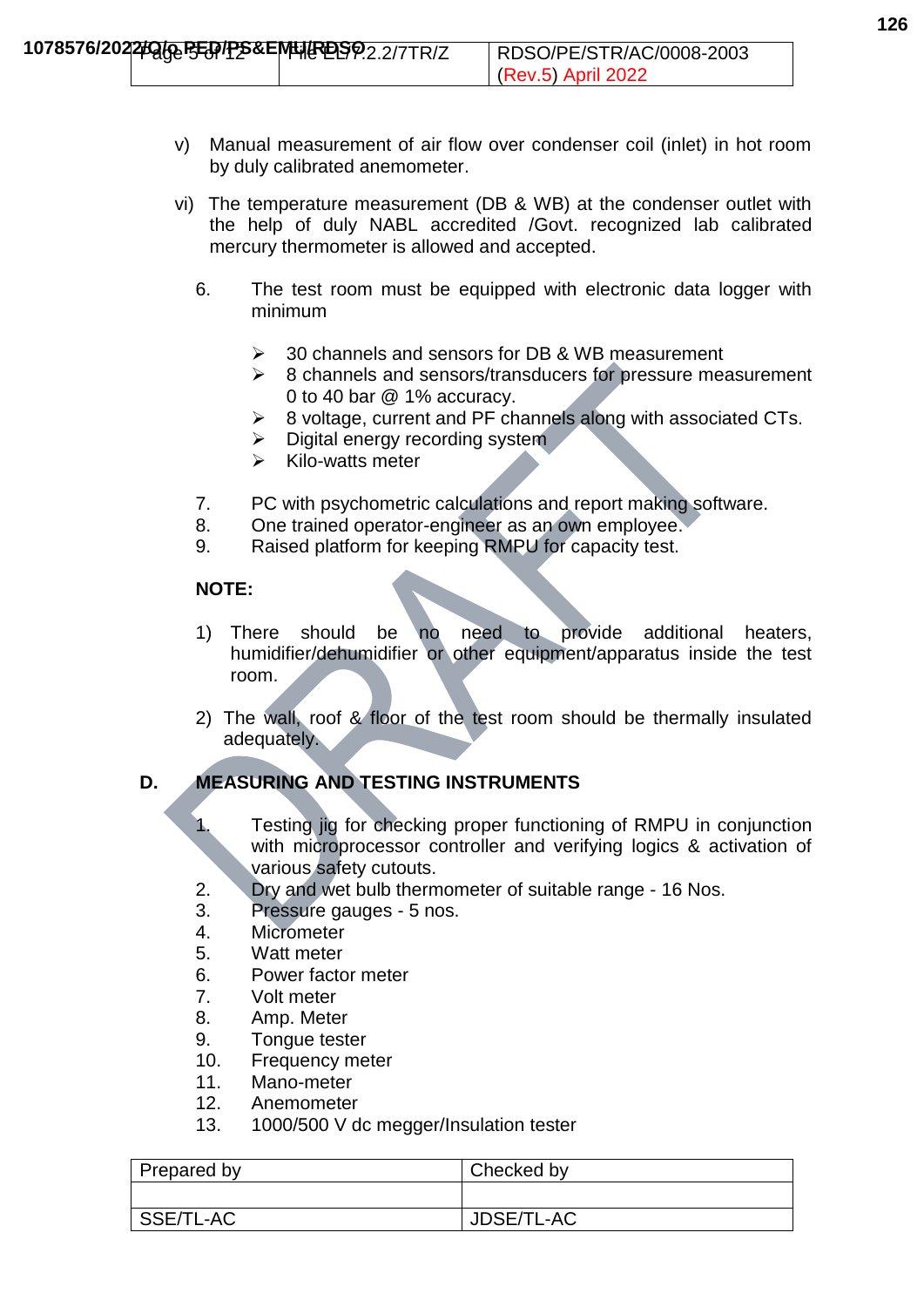- 14. HV tester
- 15. Electronic leak detector

Note:

- 1. All testing and measuring instruments shall be duly NABL accredited/ Govt. recognized lab calibrated.
- 2. One set of Instrument shall be available as standby, so that the same may be available in the plant in case of need.

# **E. FACTORY PRIMISES AND TRANSPORT FACILITIES**

- 1. Adequately sized covered & un-covered factory premise having good road connectivity.
- 2. Mobile trolley and hoist
- 3. Fork lifter/Crane
- 4. Proper loading & un-loading facilities

### **F. TEST BENCH**

The manufacturer shall have test bench atleast for the following items to check the suitability of the bought out material to avoid induction of defective material in to regular production of the RMPU.

- a) Motors
- b) Heater
- c) HP/LP switches
- d) Control pressure switches
- e) OHP
- f) Expansion valve

Note: Tests on above shall be as per firm's own QAP and firm shall submit the QAP for the tests of equipment mentioned above.

# **G. HEAT EXCHANGER MANUFACTURING FACILITY**

- 1. The firm should have full-fledged automated coil manufacturing and testing facilities and should be under the possession of ISO 9001-2015 certification. The manufacturing & testing facilities shall generally include the following plants and machineries:
	- (i) Automatic Fin presses
	- (ii) Tube expanders
	- (iii) Hairpin benders
	- (iv) Hot air oven for contamination removal
	- (v) Automatic brazing setup

| Prepared by | Checked by |
|-------------|------------|
|             |            |
| SSE/TL-AC   | JDSE/TL-AC |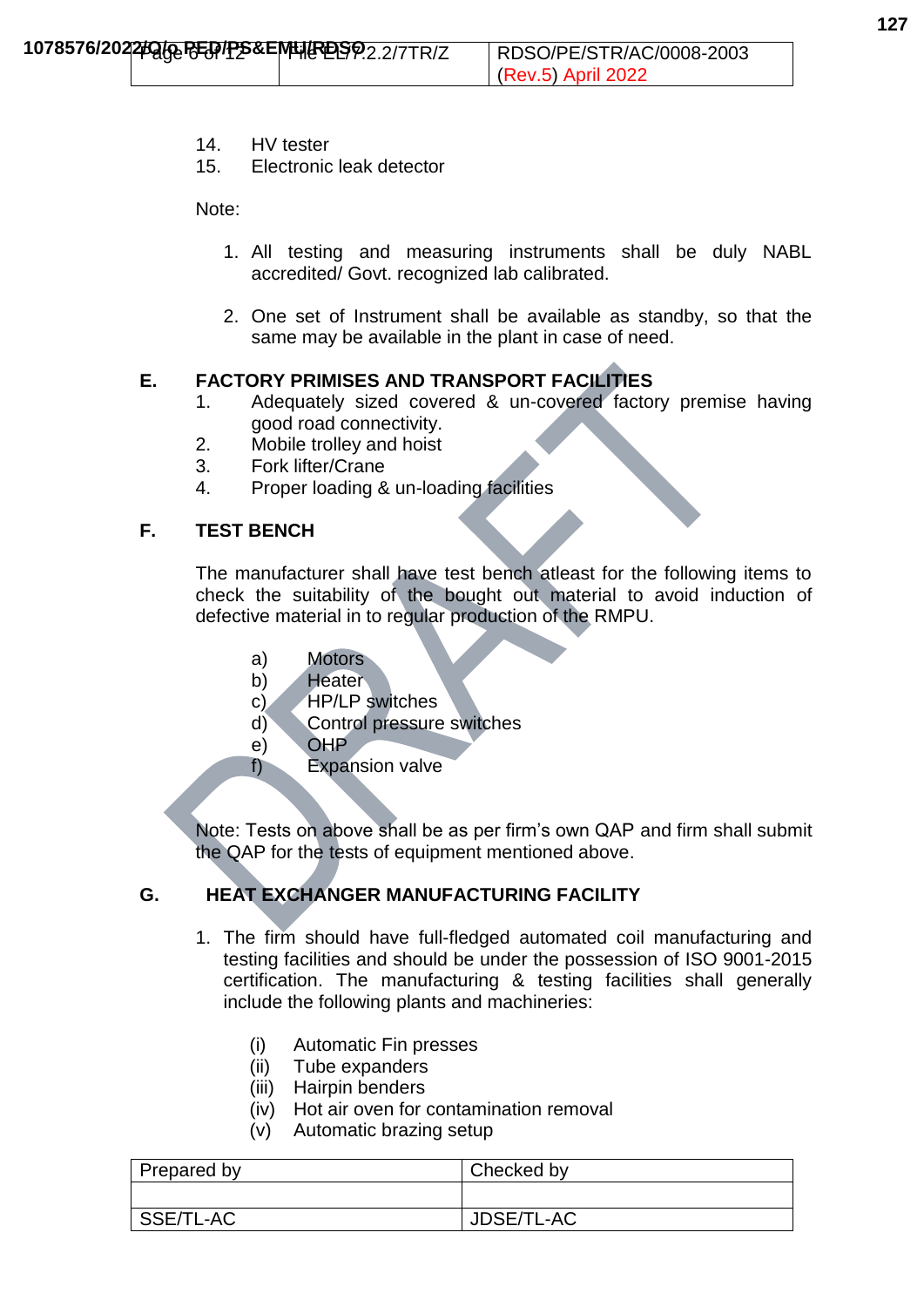- (vi) Leak testing facility i.e. water leak testing with nitrogen @ 650 psi.
- (vii) Coating thickness meter
- (viii) Salt fog testing arrangement
- (ix) Tinning setup
- 2. The machine operators should have minimum one year experience of operating the respective machine.
- 3. Firm should have at least 2 certified personnel in the field of brazing of copper to copper, copper to brass and copper to steel refrigerant pipes and welding on stainless steel, having the experience not less than 03 years.
- 4. Brazer to be certified as per EN 13585 and welders to be certified as per EN9606-1 for stainless steel welding and EN 9606-2 for aluminium welding from NABL accredited 3<sup>rd</sup> party.
- 5. The firm shall keep record of weighment of heat exchanger & count of FPI (fins per inch) as per their sample plan.
- 6. Work instruction/procedure for important activities such as treatment of welded/brazed joint and tinning process with necessary gauges & control for accurate coating thickness should be prominently displayed at work place.
- 7. Complete stage inspection record shall be made available for scrutiny by the firm at the time of assessment and inspection.
- 8. A separate Quality Assurance Plan for coil manufacturing shall be available with the firm and shall cover the following:
	- a) Organizational chart clearly bringing out the quality control set up.
	- b) Qualification log sheets of the personnel manning the quality control set up.
	- c) Process flow chart indicating the process of manufacture of coil.
- Note: In case heat exchangers manufacturing is out sourced, the sub vendor (supplier of coil) should have the facilities mentioned above. RDSO shall approve sub-vendor after getting satisfied about conformity of compliances of infrastructure & testing facilities as above. Firm shall enter into MOU with coil manufacturer for at least 5 years. MOU shall be made on non-judicial stamp paper duly signed by both parties on each page indicating the validity and other terms & Conditions and should be notarized. Salt fog testing facilities may be availed from any NABL accredited/Govt. recognized Laboratory. The RMPU

| Prepared by | Checked by |
|-------------|------------|
|             |            |
| SSE/TL-AC   | JDSE/TL-AC |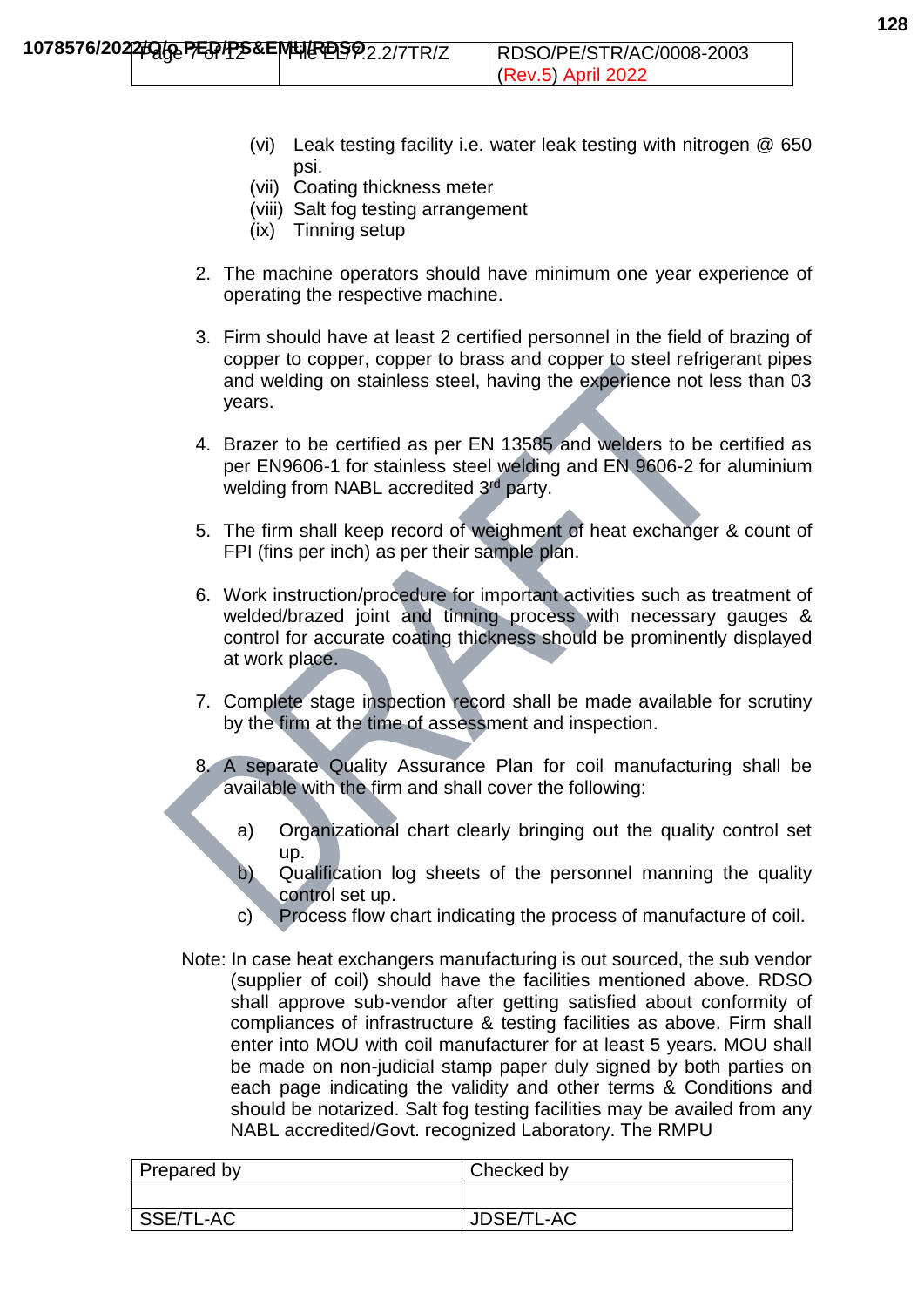manufacturer can also enter into MOU with more than one heat exchanger manufacturer. Under this circumstance, the MOU with all manufacturers shall be submitted and the capacity test of RMPU shall be repeated for each make. It shall be the firm's responsibility to advise RDSO in advance about the make of heat exchanger they intend to use.

### **H. PERSONNELS & THEIR EXPERIENCE**

- 1) Firms having core competency in the field of designing and manufacturing of air-conditioning/refrigeration system shall only be considered for registration. The core competency in the field of designing and manufacturing of air-conditioning/refrigeration system will be decided based on the following:
	- a) The experience of the firm in designing, manufacturing & supply of air-conditioning/refrigeration system. It should not be less than 3 years.
	- b) In last 3 years, the manufacturer should have supplied 100 units of not less than 1.5 TR capacity of RMPU/HVAC/refrigeration/cab AC to Railways/metro/Automobile system for rolling stock/Automobile application. Firm should produce documentary evidence for the supplied quantity indicating PO No., Qty., Value, date of delivery and name of the firm to who supplied etc.
- 2) Firm should have more than two qualified engineers in electrical & mechanical/refrigeration with experience of minimum two years in the field of design, manufacturing and testing in respective fields. Firm shall submit the complete details of qualification and experience of personnel involved in the field of design, manufacturing and testing of HVAC units.
- 3) Firm should also have well trained manpower conversant with airconditioning & refrigeration system. In this regard, firm shall submit details of manpower along with their qualification and experience of personnel.
- 4) Firm should also have 24X7 computerized customer care centers for logging complaints of their product and adequate after sales service network all over India. It shall include details of complaints number, date & time of complaints login and man deputed to attend complaint along with their mobile number etc.

| Prepared by | Checked by |
|-------------|------------|
|             |            |
| SSE/TL-AC   | JDSE/TL-AC |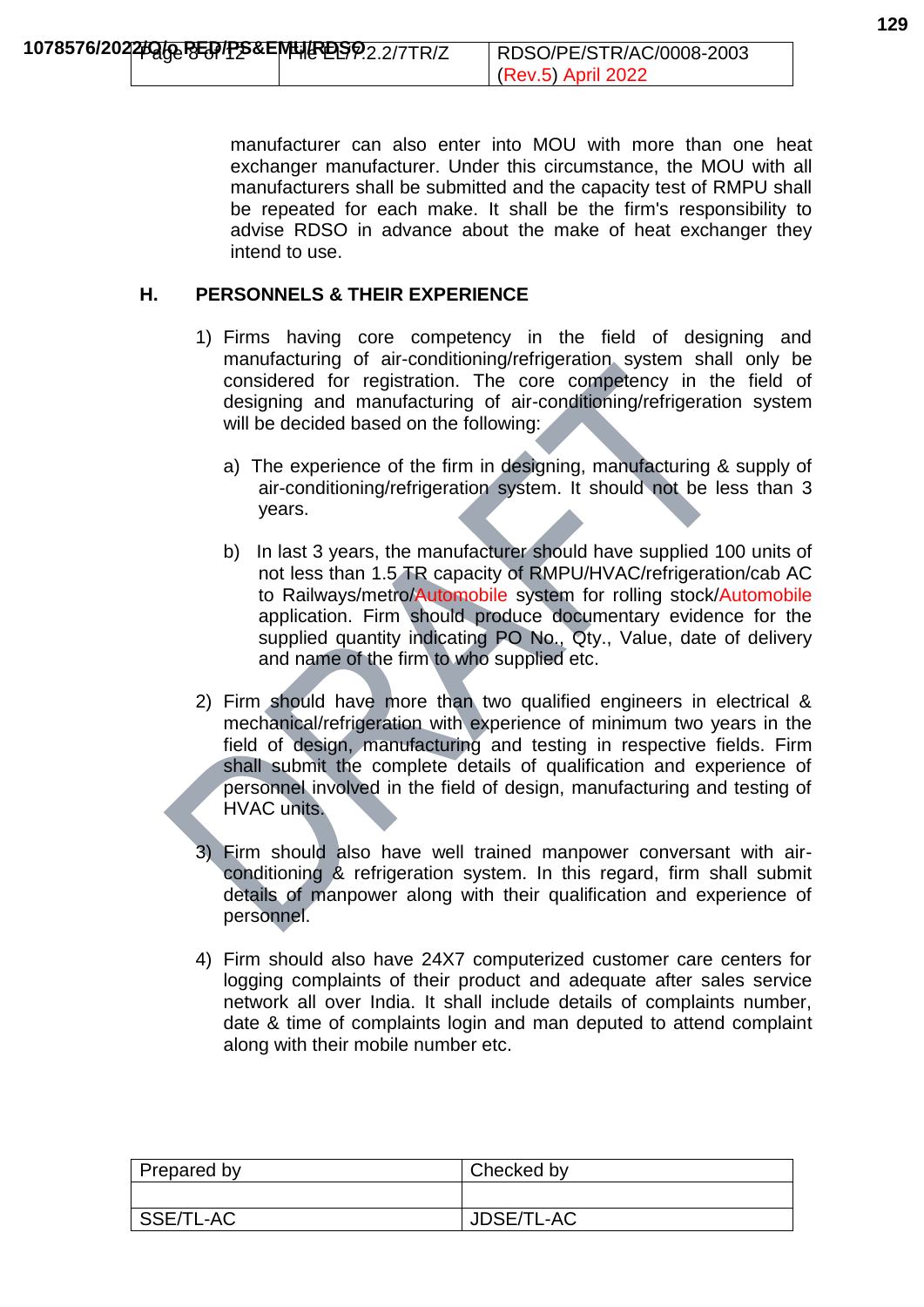4.1 Firm should have their own setup for attending failure within warranty as well as after warranty instead of awarding contract to their subvendor. Sub-vendor for AMC/CMC of AMC/CMC holder is not acceptable. Firm should submit the details of the employee involved for various stages of maintenance throughout India.

### **I. Certifications:**

- 1) Firm should have process certification by  $3<sup>rd</sup>$  party (Only accredited lab) for brazing, welding, tinning and soldering as per EN 13134 for welding, EN 15085-2 for tinning & soldering.
- 2) The firm should have ISO 9001-2015 certification for manufacture & design of HVAC/refrigeration units.

# **J. Documents to be submitted along with application form for registration:**

- 1) The QAP (separate QAP for RMPU and heat exchangers) covering the following aspects:
	- a) Organizational Chart, clearly indicating the Quality Control Set-up.
	- b) Qualification of key personnel and the officials deployed in Quality Control Cell.
	- c) Process Flow Chart indicating process of manufacture for an individual product or for a family of products if the process is same.
	- d) Quality Assurance System Inspection & Testing Plan. This shall cover the following:
		- Incoming material
		- Process control
		- Product control
		- System control
		- List of sub vendors and inspection plan indicating the following:
			- (i) Name of the item for which sub-vendor is approved
			- (ii) Inspection criteria of sub-vendor
			- (iii) Sub-vendor has ISO:9001-2015 certification
			- (iv) QAP of sub-vendor is approved by the primary vendor
			- (v) Submission of Quality manual of sub-vendor to the primary vendor
			- (vi) Sub-vendor has submitted the quality manual to the primary vendor
			- (vii) Sub-vendor has all the requisite infrastructure of manufacturing and testing facilities, preferably under one roof.
			- (viii) Periodical inspection schedule for sub-vendor is being followed strictly by the primary vendor.

| Prepared by | Checked by |
|-------------|------------|
|             |            |
| SSE/TL-AC   | JDSE/TL-AC |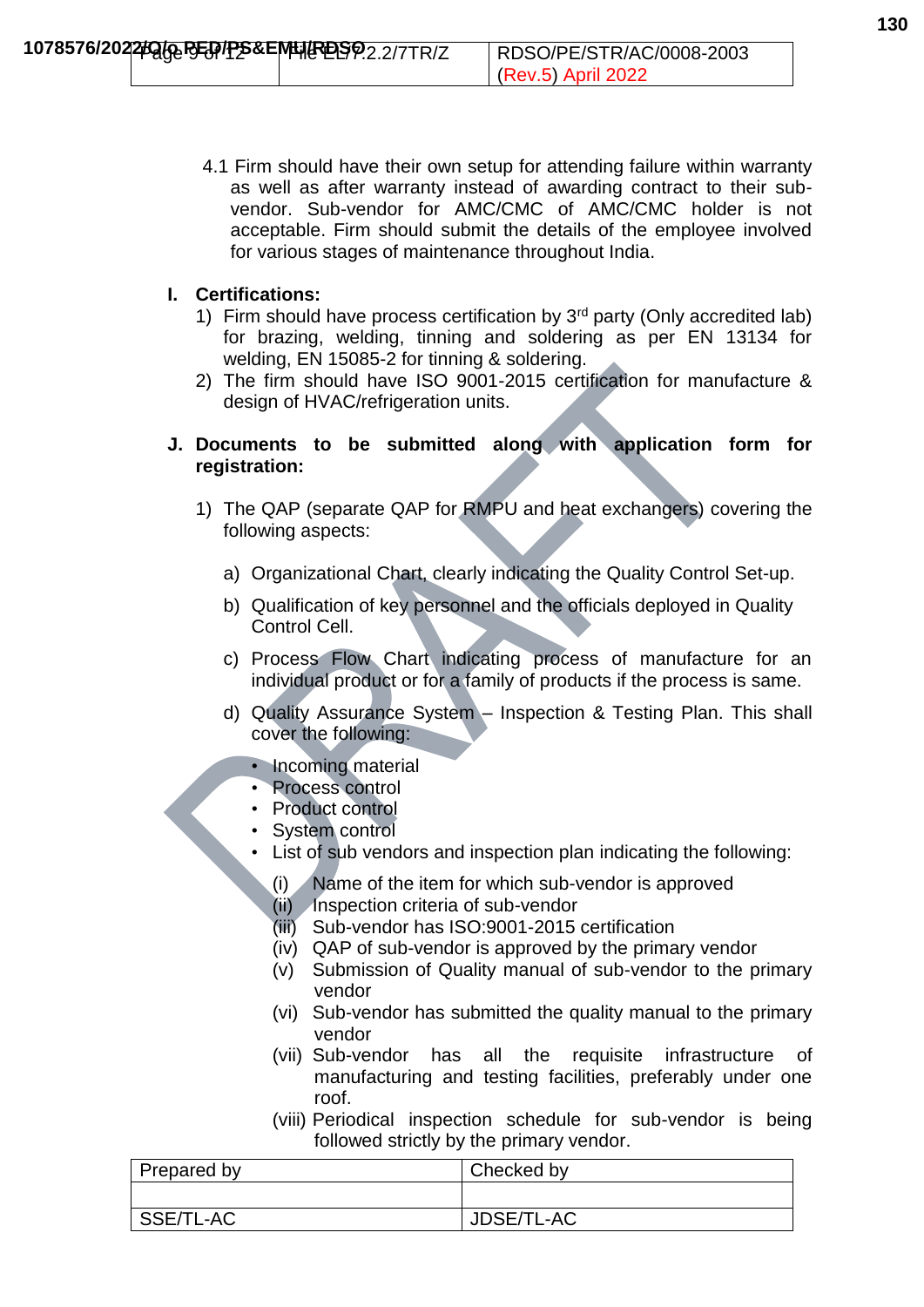e) Stage inspection detailing inspection procedure, inspection parameters, method of testing/test procedure including sample sizes for destructive and non- destructive testing etc.

The generalized format for covering the information under (d & e) should be as below:

| Subject/       | Sample Size  | I Parameter | Mode of     | Acceptance       | Rejection             |
|----------------|--------------|-------------|-------------|------------------|-----------------------|
| Product/       | & its        | s for       | inspection/ | limits/ Criteria | details               |
| <b>Process</b> | Frequency of | inspection  | equipment   | /specified       | Re-                   |
|                | inspection   |             | used        | Value            | processed/<br>Scraped |

- f) Calibration scheme and status of calibration of test equipment.
- g) QAP covering all the information as asked above under item 'a' to 'f' must be given in the form of single document indicating name of the firm and page no. 'x' of 'y' on each page. Each page should be signed by QC in-charge. The approved QAP must be a controlled document and a quality record of ISO 9001-2015 quality control system of the vendor. A certificate to this effect shall be provided along with the QAP by the vendor.
- 2. Softcopy of complete test results, QAP, BOM, clause by clause comment on specification, STR compliance etc. in searchable pdf format.
	- Note:- 1) Firm shall keep all the records related to internal quality control, stage/process inspection and final testing of the product/individual equipment/component for easy traceability of a particular job. Traceability diagram to be submitted by the firm.

# **K. R & D FACILITIES**

- 1) The firm should have R & D facilities such as capability of calculation related with air-conditioning system, psychometric chart, books, catalogues and equipment selection capability etc. to investigate into the various types of failures and evolve necessary remedial measures to avoid failures in future.
- 2) The R&D department should be separate division/department headed by an electrical/mechanical/refrigeration engineer having at least 5 years experience in design and development of HVAC/refrigeration system.

#### **\*\*\*\*\*\*\*\*\*\*\*\*\*\*\*\*\***

| Prepared by | Checked by |
|-------------|------------|
|             |            |
| SSE/TL-AC   | JDSE/TL-AC |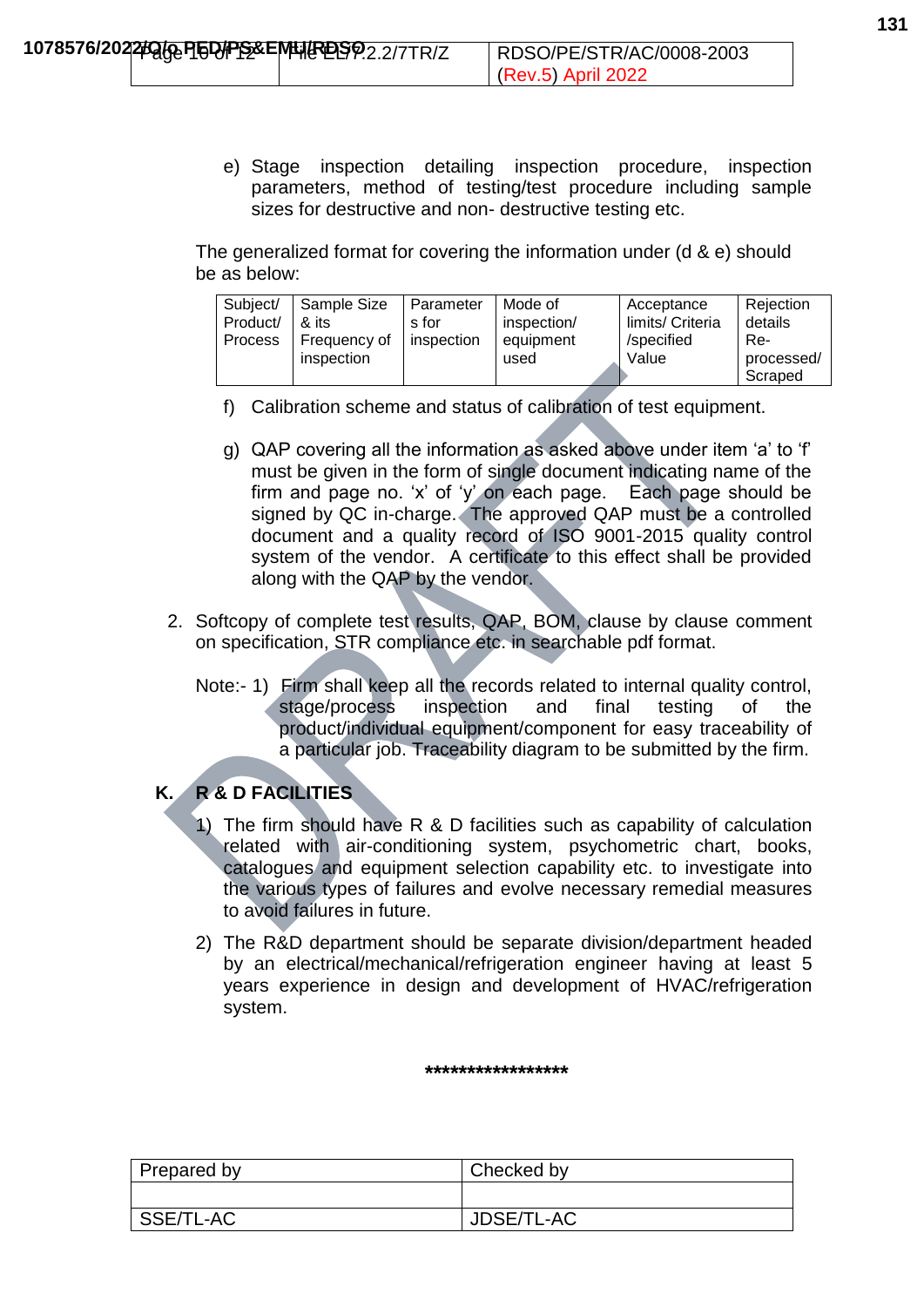### **DISTRIBUTION**

|                | CHIEF ELECTRICAL SERVICE ENGINEER/ CEDE:                                                                        |  |
|----------------|-----------------------------------------------------------------------------------------------------------------|--|
| 1.             | Northern Railway, Baroda House, New Delhi - 110 001.                                                            |  |
| $\overline{2}$ | Central Railway, Il Floor, Parcel office, CST Mumbai - 400 001.                                                 |  |
| 3              | Eastern Railway, Fairlie Place, Kolkata - 700 001.                                                              |  |
| 4              | South Eastern Railway, Garden Reach, Kolkata - 700 043                                                          |  |
| 5              | Southern Railway, Park Town, Chennai - 600 003.                                                                 |  |
| 6              | Western Railway, Church gate, Mumbai - 400 020.                                                                 |  |
| 7              | South Central Railway, Rail Nilayam, Secunderabad - 500 371.                                                    |  |
| 8              | East Central Railway, Dighi Distt- Vaishali, Hajipur Bihar- 844 101.                                            |  |
| 9              | North Central Railway, North Central Railway, Subedarganj, Allahabad-<br>211033                                 |  |
| 10             | South Western Railway, New Zonal Head Quarter's Office, Ist floor,                                              |  |
|                | West Block, Gadag Road, Hubli-580020 (Karnatka)                                                                 |  |
| 11             | South East Central Railway, Bilaspur.495004                                                                     |  |
| 12             | North East Frontier Railway, Maligaon, Guwahati - 781001                                                        |  |
| 13             | North Eastern Railway, Gorakhpur - 273001                                                                       |  |
| 14             | North Western Railway, Jaipur - 302006                                                                          |  |
| 15             | West Central Railway, Jabalpur - 482001                                                                         |  |
| 16             | East Coast Railway, Bhuvneshwar, Orissa - 751016                                                                |  |
| 17             | Konkan Railway, Belapur Bhavan, Sector-11, Belapur, Mumbai -<br>400614                                          |  |
| 18             | Metro Railway, 33 /1 J.L. Nehru road, Kolkata- 700071                                                           |  |
| 19             | Integral coach factory, Perambur, Chennai - 600038                                                              |  |
| 20             | Rail Coach Factory, Kapurthala (Punjab) - 144 602                                                               |  |
| 21             | Modern Coach Factory, Lal Ganj, Rae Barelie (U.P.) - 229120                                                     |  |
|                | <b>CHIEF WORKS MANAGER:</b>                                                                                     |  |
| 1.             | Matunga Workshop, Central Railway, Mumbai 400 019.                                                              |  |
| $\overline{2}$ | Liluah Workshop, Eastern Railway, Howrah                                                                        |  |
| 3              | C&W Workshop, Northern Railway, Alambagh, Lucknow-226 05                                                        |  |
| 4              | C & W Workshop, N. Rly., Jagdhari - 135 002                                                                     |  |
| 5              | Mechanical Workshop, NER, Gorakhpur - 273 012                                                                   |  |
| 6              | Carriage Workshop, Perambur, Ayanavaram, Chennai – 600023.                                                      |  |
| 7              | SCR, Lallagudda Workshop, Lallaguda, Secunderabad - 500017                                                      |  |
|                | 8<br>Carriage Workshop, Western Railway, Lower Parel, Mumbai-400013                                             |  |
|                | 9<br>CRWS, W. C. Railway, Nishatpura, Bhopal-462010                                                             |  |
|                | Carriage Workshop, NW Rly, Ajmer - 305001<br>10                                                                 |  |
| 11<br>12       | Carriage Repair Workshop, Gadag Road, SWR, Hubli - 580 020                                                      |  |
| 13             | Carriage Workshop, Mysore Vishwanath.                                                                           |  |
| 14             | Carriage Workshop, SE Rly., Kharagpur - 721301<br>New Bongaigaon, Railway Workshop, Dangtal, Distt. Bongaigaon, |  |
|                | Assam-783380                                                                                                    |  |
| 15             | Carriage and Wagon Workshop, SC Rly., Jhansi - 248003                                                           |  |
| 16             | Carriage and Wagon Workshop, WC Rly., Kota - 324002                                                             |  |
| Prepared by    | Checked by                                                                                                      |  |

| <b>Ficualcu DV</b> | <b>CHECKED DV</b> |
|--------------------|-------------------|
|                    |                   |
|                    |                   |
| SSE/TL-AC          | JDSE/TL-AC        |
|                    |                   |